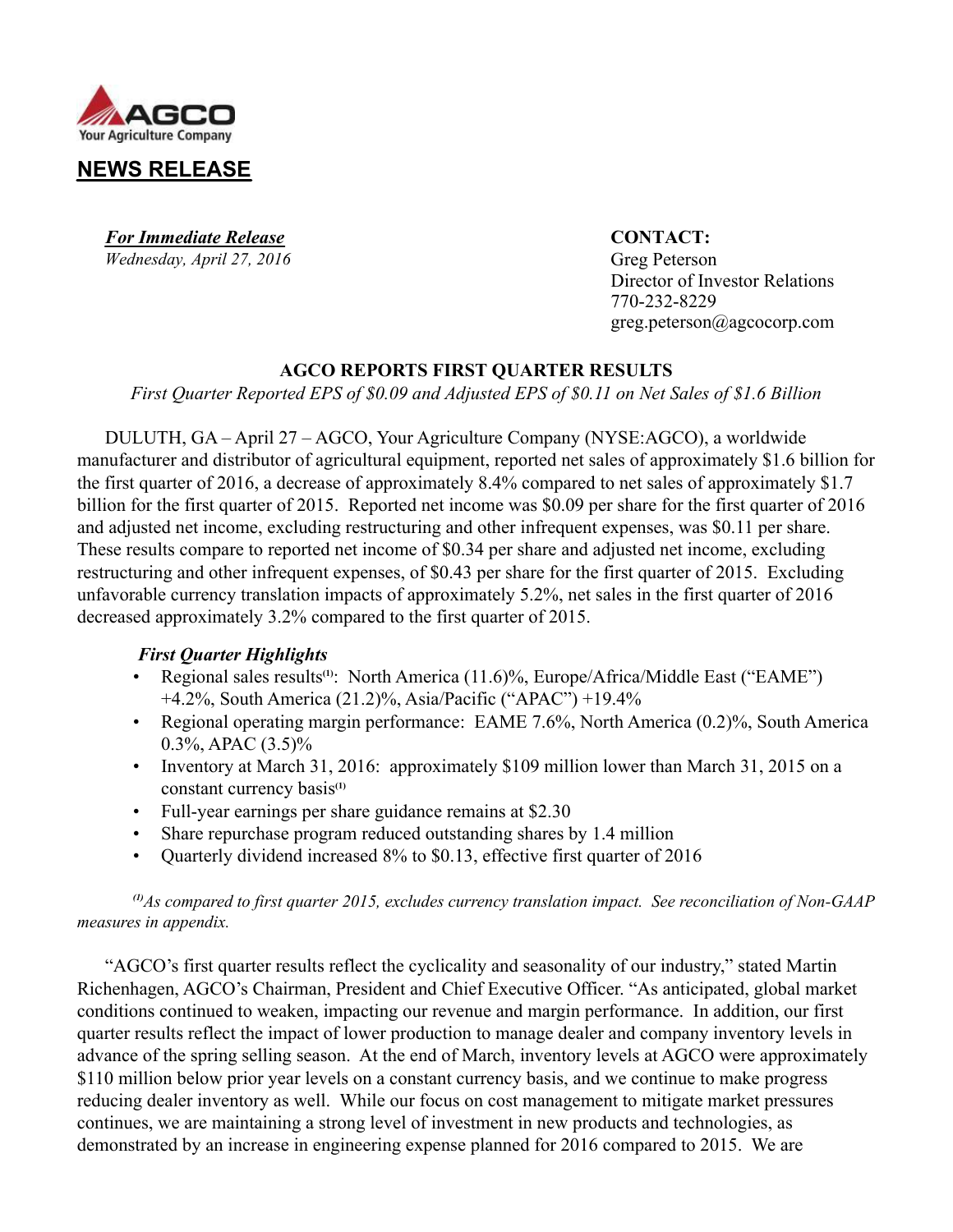confident that these investments along with initiatives in market development, factory efficiency and improved service levels will drive long-term benefits for AGCO."

# **Market Update**

# *Industry Unit Retail Sales*

| Three months ended March 31, 2016 | <b>Tractors</b><br>Change from<br>Prior Year Period | <b>Combines</b><br>Change from<br>Prior Year Period |
|-----------------------------------|-----------------------------------------------------|-----------------------------------------------------|
| North America <sup>(1)</sup>      | $(12)\%$                                            | (17)%                                               |
| South America                     | (42)%                                               | $(20)\%$                                            |
| Western Europe                    | $(3)\%$                                             | $(2)\%$                                             |

(1)*Excludes compact tractors.* 

"Growing global grain stocks are pressuring commodity prices, and estimates call for 2016 farm income to remain below 2015 levels," continued Mr. Richenhagen. "In North America, weaker income prospects for row crop farmers resulted in significantly lower industry retail sales of high-horsepower tractors, combines and sprayers. Higher industry sales of small and mid-size tractors, due to more normal conditions in the livestock sector and general economy, have provided a partial offset to the decline in large agricultural equipment. First quarter industry retail sales in Western Europe declined more modestly from 2015 levels. Milk prices declined further, and demand from dairy producers remained weak, while lower commodity prices kept market demand soft from the arable farming segment. Significantly lower industry retail sales in the United Kingdom and Germany were partially offset by increases in France and Finland. Regional industry demand declined more severely in South America during the first quarter. In Brazil, growing political and economic uncertainty is impacting farmer confidence, resulting in substantially lower end-market demand for equipment. More supportive government policies in Argentina have contributed to higher sales in that market. Despite the difficult conditions experienced in the first quarter, we remain confident in the long-term fundamentals supporting commodity prices and farm income as well as healthy growth in our industry."

# **Regional Results**

| <b>Three Months Ended March 31,</b>           | 2016        |   | 2015    | $%$ change<br>from $2015$ | % change from<br>$2015$ due to<br>currency<br>translation $^{(1)}$ |
|-----------------------------------------------|-------------|---|---------|---------------------------|--------------------------------------------------------------------|
| North America                                 | \$<br>408.4 | S | 472.5   | $(13.6)\%$                | (1.9)%                                                             |
| South America                                 | 144.2       |   | 249.0   | $(42.1)\%$                | $(20.9)\%$                                                         |
| Europe/Africa/Middle East                     | 924.1       |   | 908.1   | 1.8%                      | $(2.5)\%$                                                          |
| Asia/Pacific                                  | 82.6        |   | 73.0    | 13.2%                     | $(6.3)\%$                                                          |
| Total                                         | 1,559.3     | S | 1,702.6 | $(8.4)\%$                 | $(5.2)\%$                                                          |
| $(1)$ See appendix for additional disclosures |             |   |         |                           |                                                                    |

# *AGCO Regional Net Sales (in millions)*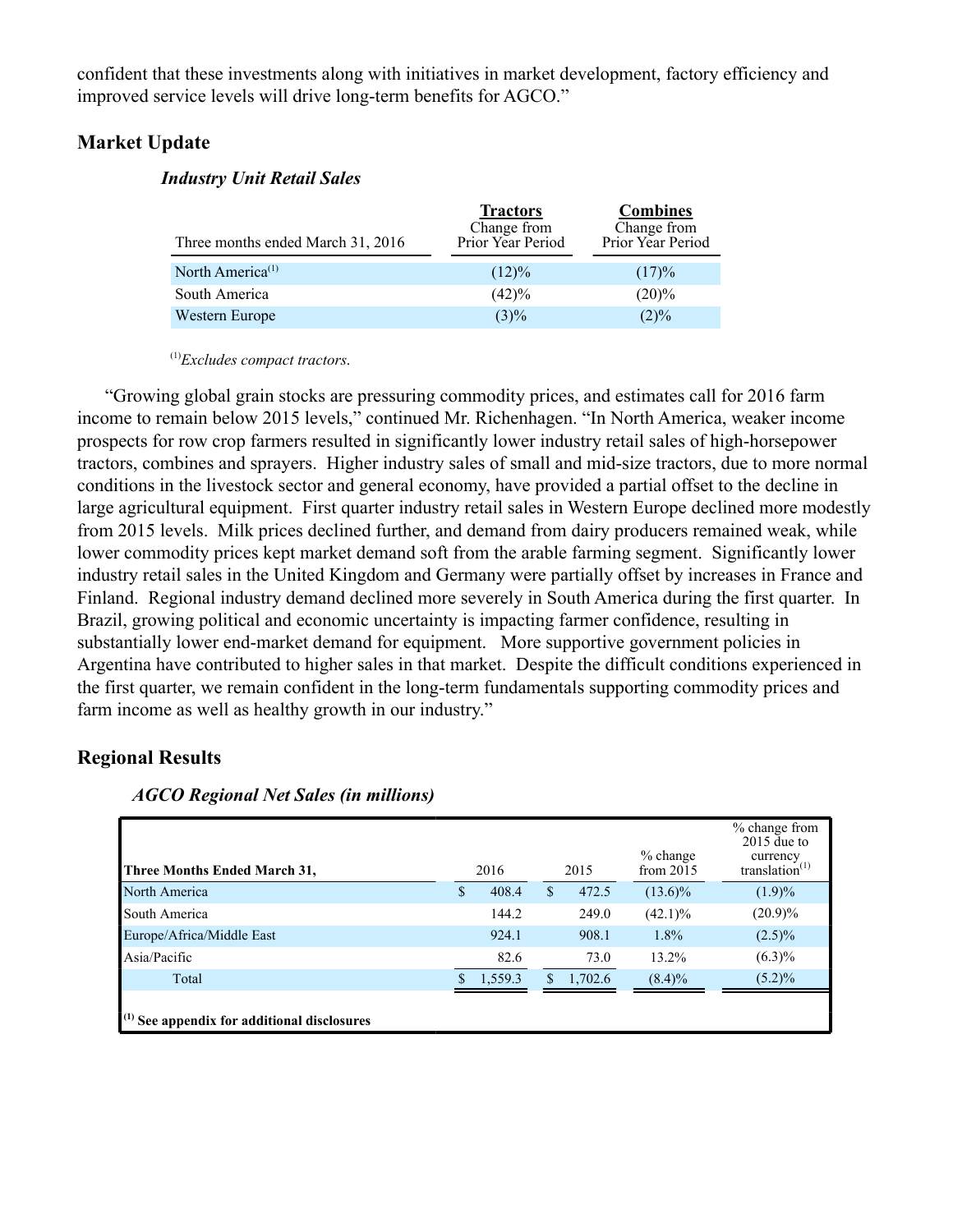### *North America*

AGCO's North America net sales decreased 11.6% in the first three months of 2016 compared to the same period of 2015, excluding the negative impact of currency translation. Dealer inventory reduction efforts and softer industry demand, particularly from the row crop sector, contributed to lower sales. Declines in sales of sprayers, implements and high horsepower tractors were partially offset by modest growth in parts and low horsepower tractor sales. Lower sales and production volumes along with a weaker sales mix contributed to a reduction in income from operations of approximately \$18.2 million for the first three months of 2016 compared to the same period in 2015.

#### *South America*

Net sales in the South American region decreased 21.2% in the first three months of 2016 compared to the first three months of 2015, excluding the impact of unfavorable currency translation. Significant sales declines in Brazil were partially offset by growth in Argentina. Income from operations decreased approximately \$12.7 million for the first three months of 2016 compared to the same period in 2015 due to lower sales and production volumes, the negative impact of currency translation and a weaker mix of sales.

### *Europe/Africa/Middle East*

Net sales in AGCO's EAME region increased 4.2% in the first three months of 2016 compared to the same period in 2015, excluding unfavorable currency translation impacts. Higher sales in France and Scandinavia were partially offset by sales declines in Germany, the United Kingdom and Italy. Income from operations decreased approximately \$10.2 million for the first three months of 2016, compared to the same period in 2015, due to a weaker sales mix, higher engineering expenses as well as unfavorable currency translation impacts.

### *Asia/Pacific*

Net sales in AGCO's Asia/Pacific region, excluding the negative impact of currency translation, increased 19.4% in the first three months of 2016 compared to the same period in 2015 due primarily to increased sales in China. Losses from operations decreased approximately \$9.1 million in the first three months of 2016, compared to the same period in 2015, due to higher sales and production levels in China.

### **Outlook**

Lower industry demand for farm equipment across all regions is expected to continue to negatively impact AGCO's sales and earnings for the remainder of 2016. AGCO's 2016 net sales are expected to reach \$7.0 billion. Gross and operating margins are expected to be below 2015 levels due to the negative impact of lower sales and production volumes, a weaker sales mix and increased investment in product development. Benefits from the Company's cost reduction initiatives are expected to partially offset the volume-related impacts. Based on these assumptions, 2016 earnings per share are targeted at approximately \$2.30, excluding restructuring and other infrequent expenses.

\* \* \* \* \*

AGCO will be hosting a conference call with respect to this earnings announcement at 10:00 a.m. Eastern Time on Wednesday, April 27, 2016. The Company will refer to slides on its conference call.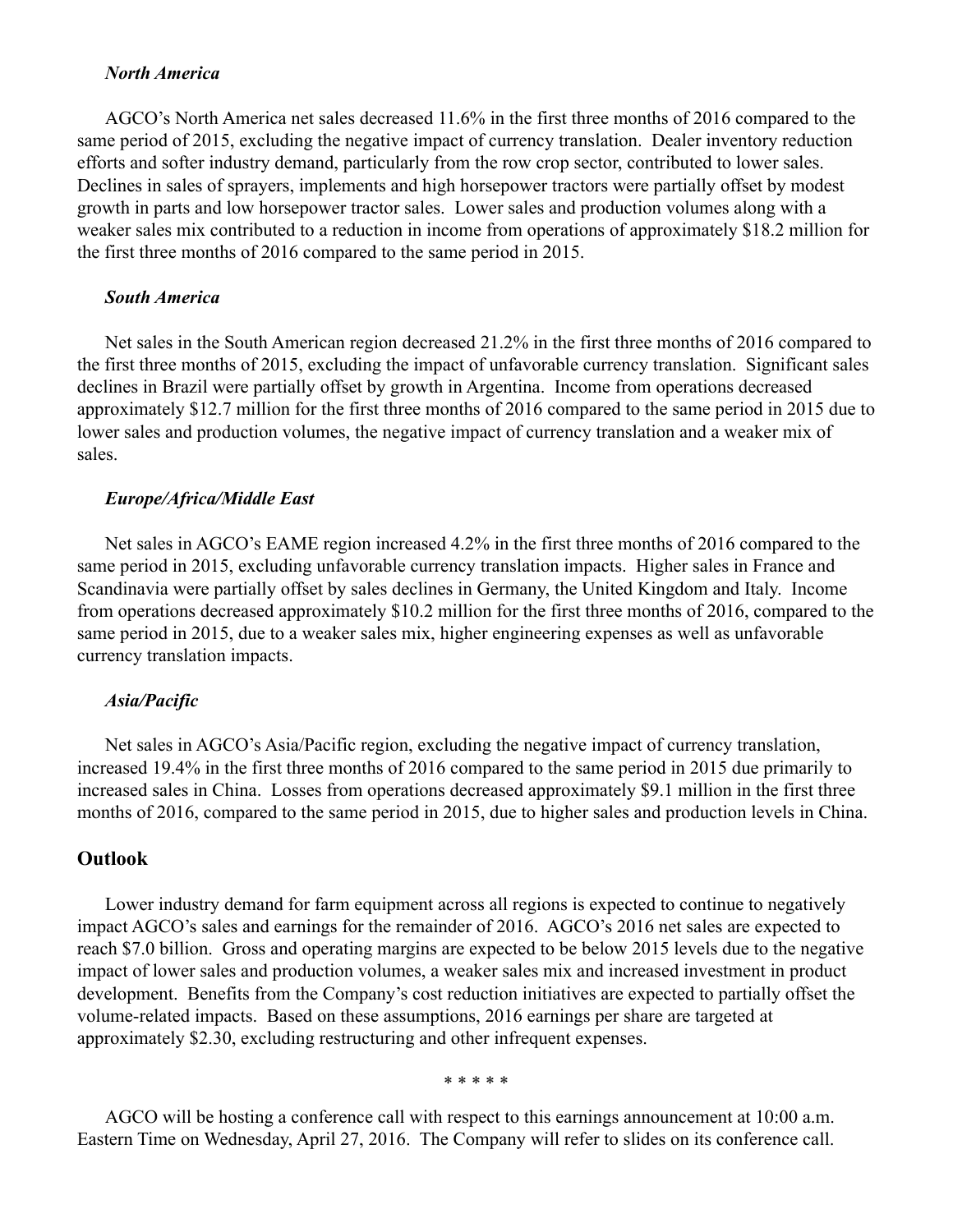Interested persons can access the conference call and slide presentation via AGCO's website at www.agcocorp.com in the "Events" section on the "Company/Investors" page of our website. A replay of the conference call will be available approximately two hours after the conclusion of the conference call for twelve months following the call. A copy of this press release will be available on AGCO's website for at least twelve months following the call.

\* \* \* \* \*

## *Safe Harbor Statement*

Statements that are not historical facts, including the projections of earnings per share, sales, industry demand, market conditions, commodity prices, currency translation, farm income levels, margin levels, investments in product and technology development, restructuring and other cost reduction initiatives, production volumes, tax rates, and general economic conditions, are forward-looking and subject to risks that could cause actual results to differ materially from those suggested by the statements. The following are among the factors that could cause actual results to differ materially from the results discussed in or implied by the forward-looking statements.

- Our financial results depend entirely upon the agricultural industry, and factors that adversely affect the agricultural industry generally, including declines in the general economy, increases in farm input costs, lower commodity prices, lower farm income and changes in the availability of credit for our retail customers, will adversely affect us.
- A majority of our sales and manufacturing take place outside the United States, and, as a result, we are exposed to risks related to foreign laws, taxes, economic conditions, labor supply and relations, political conditions and governmental policies. These risks may delay or reduce our realization of value from our international operations.
- Most retail sales of the products that we manufacture are financed, either by our joint ventures with Rabobank or by a bank or other private lender. Our joint ventures with Rabobank, which are controlled by Rabobank and are dependent upon Rabobank for financing as well, finance approximately 40% of the retail sales of our tractors and combines in the markets where the joint ventures operate. Any difficulty by Rabobank to continue to provide that financing, or any business decision by Rabobank as the controlling member not to fund the business or particular aspects of it (for example, a particular country or region), would require the joint ventures to find other sources of financing (which may be difficult to obtain), or us to find another source of retail financing for our customers, or our customers would be required to utilize other retail financing providers. As a result of the recent economic downturn, financing for capital equipment purchases generally has become more difficult in certain regions and in some cases, can be expensive to obtain. To the extent that financing is not available or available only at unattractive prices, our sales would be negatively impacted.
- Both AGCO and our finance joint ventures have substantial account receivables from dealers and end customers, and we would be adversely impacted if the collectability of these receivables was not consistent with historical experience; this collectability is dependent upon the financial strength of the farm industry, which in turn is dependent upon the general economy and commodity prices, as well as several of the other factors listed in this section.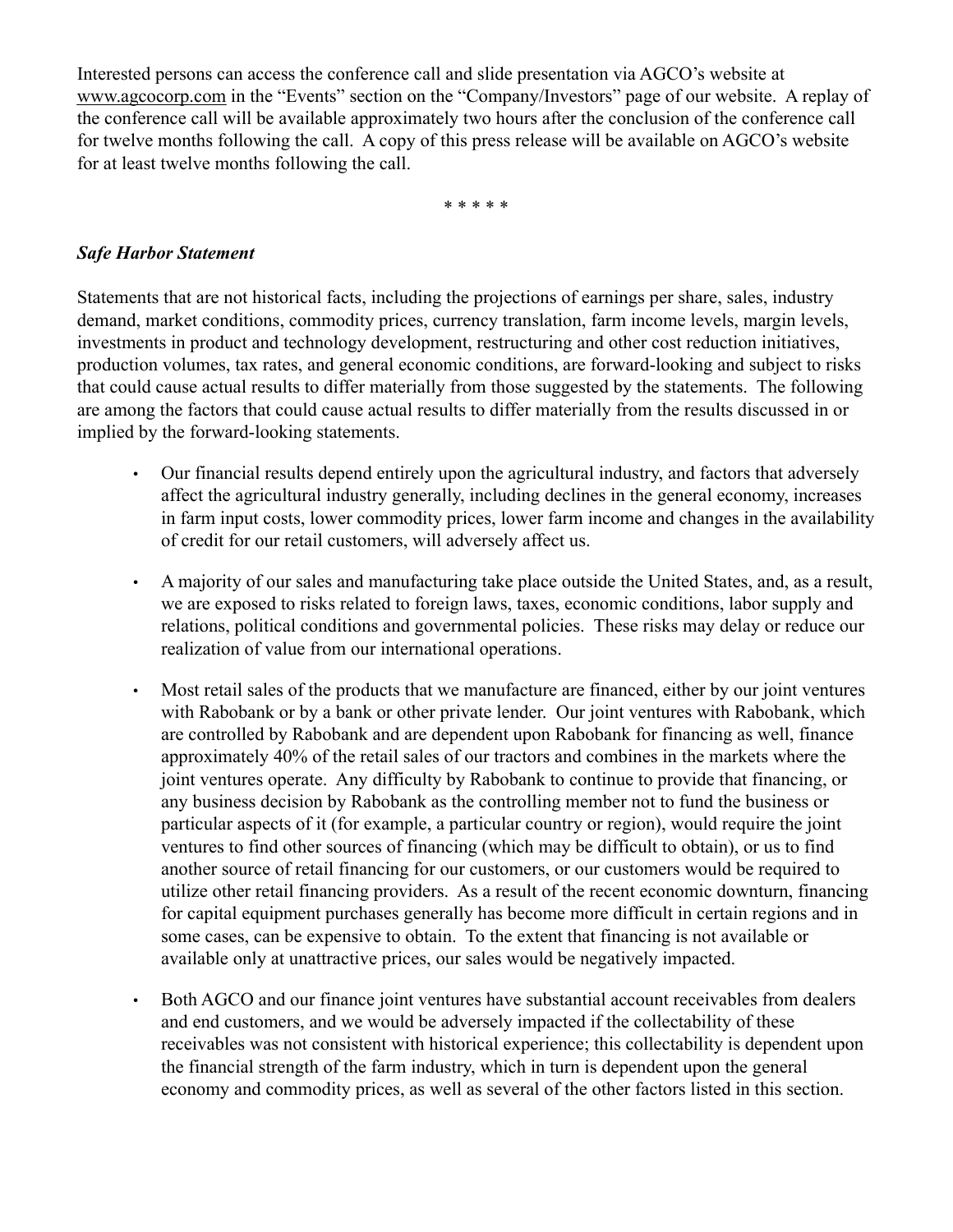- We have experienced substantial and sustained volatility with respect to currency exchange rate and interest rate changes, including uncertainty associated with the Euro, which can adversely affect our reported results of operations and the competitiveness of our products.
- Our success depends on the introduction of new products, particularly engines that comply with emission requirements, which requires substantial expenditures.
- Our production levels and capacity constraints at our facilities, including those resulting from plant expansions and systems upgrades at our manufacturing facilities, could adversely affect our results.
- Our expansion plans in emerging markets, including establishing a greater manufacturing and marketing presence and growing our use of component suppliers, could entail significant risks.
- We depend on suppliers for components, parts and raw materials for our products, and any failure by our suppliers to provide products as needed, or by us to promptly address supplier issues, will adversely impact our ability to timely and efficiently manufacture and sell products. We also are subject to raw material price fluctuations, which can adversely affect our manufacturing costs.
- We face significant competition, and if we are unable to compete successfully against other agricultural equipment manufacturers, we would lose customers and our net sales and profitability would decline.
- We have a substantial amount of indebtedness, and, as result, we are subject to certain restrictive covenants and payment obligations that may adversely affect our ability to operate and expand our business.

Further information concerning these and other factors is included in AGCO's filings with the Securities and Exchange Commission, including its Form 10-K for the year ended December 31, 2015 and subsequent Form 10-Qs. AGCO disclaims any obligation to update any forward-looking statements except as required by law.

\* \* \* \* \*

# *About AGCO*

AGCO (NYSE: AGCO) is a global leader in the design, manufacture and distribution of agricultural machinery. AGCO supports more productive farming through a full line of tractors, combines, hay tools, sprayers, forage equipment, grain storage and protein production systems, seeding and tillage implements and replacement parts. AGCO products are sold through five core machinery brands, Challenger®, Fendt®, GSI®, Massey Ferguson® and Valtra® and are distributed globally through a combination of approximately 3,100 independent dealers and distributors in more than 140 countries. Founded in 1990, AGCO is headquartered in Duluth, GA, USA. In 2015, AGCO had net sales of \$7.5 billion. For more information, visit http:// www.AGCOcorp.com. For company news, information and events, please follow us on Twitter: @AGCOCorp. For financial news on Twitter, please follow the hashtag #AGCOIR.

## # # # # #

## Please visit our website at www.agcocorp.com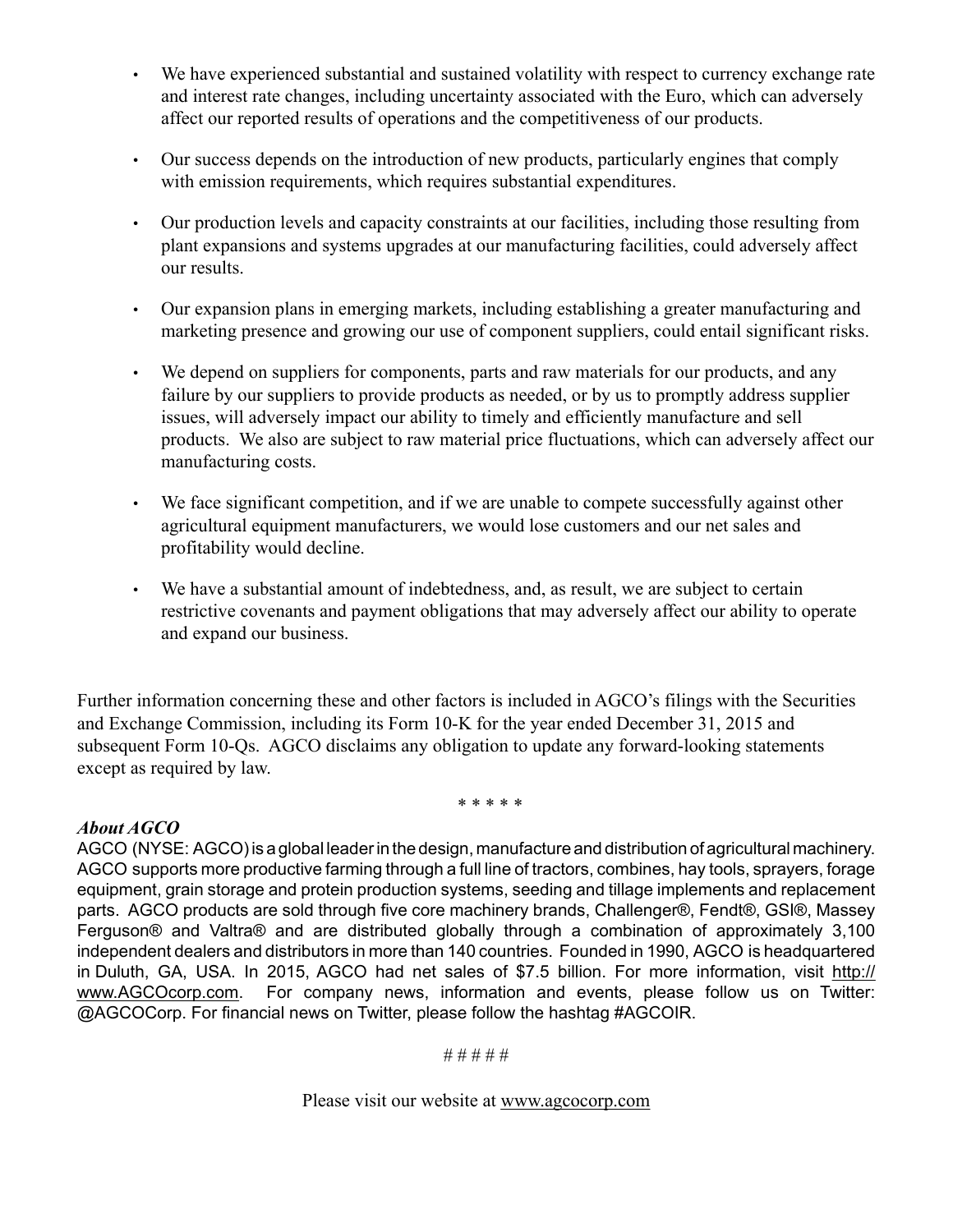# AGCO CORPORATION AND SUBSIDIARIES CONDENSED CONSOLIDATED BALANCE SHEETS (unaudited and in millions)

|                                                              |                                   | March 31, 2016 | December 31, 2015 |           |  |
|--------------------------------------------------------------|-----------------------------------|----------------|-------------------|-----------|--|
| <b>ASSETS</b>                                                |                                   |                |                   |           |  |
| <b>Current Assets:</b>                                       |                                   |                |                   |           |  |
| Cash and cash equivalents                                    | $\mathbb{S}$                      | 247.9          | $\mathbb{S}$      | 426.7     |  |
| Accounts and notes receivable, net                           |                                   | 942.5          |                   | 836.8     |  |
| Inventories, net                                             |                                   | 1,725.8        |                   | 1,423.4   |  |
| Other current assets                                         |                                   | 296.9          |                   | 211.4     |  |
| Total current assets                                         |                                   | 3,213.1        |                   | 2,898.3   |  |
| Property, plant and equipment, net                           |                                   | 1,380.0        |                   | 1,347.1   |  |
| Investment in affiliates                                     |                                   | 419.0          |                   | 392.9     |  |
| Deferred tax assets                                          |                                   | 110.1          |                   | 100.7     |  |
| Other assets                                                 |                                   | 149.2          |                   | 136.5     |  |
| Intangible assets, net                                       |                                   | 535.6          |                   | 507.7     |  |
| Goodwill                                                     |                                   | 1,169.2        |                   | 1,114.5   |  |
| Total assets                                                 | $\mathbb{S}% _{t}\left( t\right)$ | 6,976.2        | \$                | 6,497.7   |  |
|                                                              |                                   |                |                   |           |  |
| <b>LIABILITIES AND STOCKHOLDERS' EQUITY</b>                  |                                   |                |                   |           |  |
| <b>Current Liabilities:</b>                                  |                                   |                |                   |           |  |
| Current portion of long-term debt                            | \$                                | 93.1           | \$                | 89.0      |  |
| Senior term loan                                             |                                   | 227.8          |                   | 217.2     |  |
| Accounts payable                                             |                                   | 673.9          |                   | 625.6     |  |
| Accrued expenses                                             |                                   | 1,065.8        |                   | 1,106.9   |  |
| Other current liabilities                                    |                                   | 202.7          |                   | 146.7     |  |
| Total current liabilities                                    |                                   | 2,263.3        |                   | 2,185.4   |  |
| Long-term debt, less current portion and debt issuance costs |                                   | 1,257.5        |                   | 925.2     |  |
| Pensions and postretirement health care benefits             |                                   | 231.2          |                   | 233.9     |  |
| Deferred tax liabilities                                     |                                   | 95.5           |                   | 86.4      |  |
| Other noncurrent liabilities                                 |                                   | 195.3          |                   | 183.5     |  |
| <b>Total liabilities</b>                                     |                                   | 4,042.8        |                   | 3,614.4   |  |
|                                                              |                                   |                |                   |           |  |
| Stockholders' Equity:                                        |                                   |                |                   |           |  |
| AGCO Corporation stockholders' equity:                       |                                   |                |                   |           |  |
| Common stock                                                 |                                   | 0.8            |                   | 0.8       |  |
| Additional paid-in capital                                   |                                   | 246.3          |                   | 301.7     |  |
| Retained earnings                                            |                                   | 3,993.0        |                   | 3,996.0   |  |
| Accumulated other comprehensive loss                         |                                   | (1,365.9)      |                   | (1,460.2) |  |
| Total AGCO Corporation stockholders' equity                  |                                   | 2,874.2        |                   | 2,838.3   |  |
| Noncontrolling interests                                     |                                   | 59.2           |                   | 45.0      |  |
| Total stockholders' equity                                   |                                   | 2,933.4        |                   | 2,883.3   |  |
| Total liabilities and stockholders' equity                   | $\sqrt{\frac{2}{5}}$              | 6,976.2        | $\mathbb{S}$      | 6,497.7   |  |

See accompanying notes to condensed consolidated financial statements.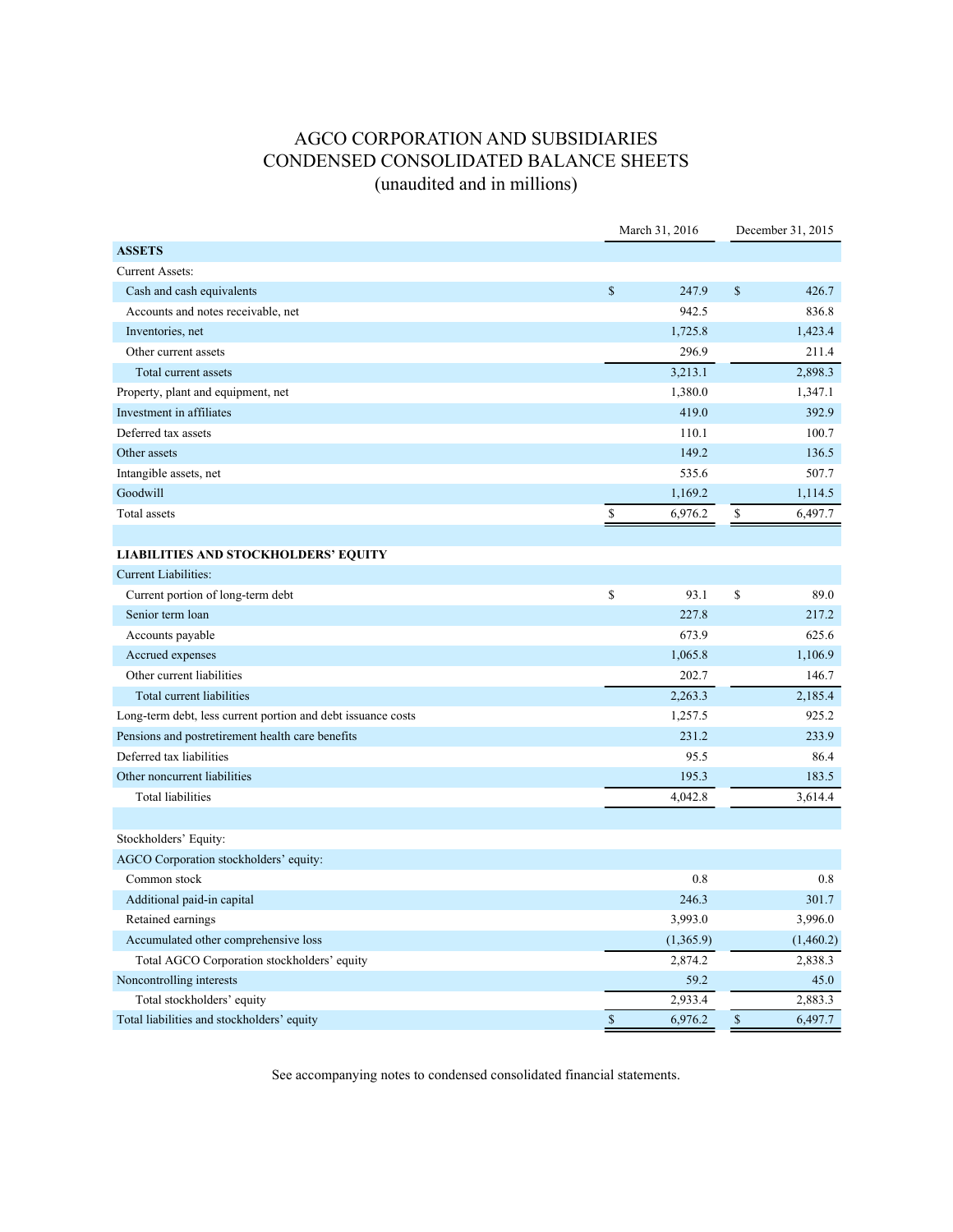# AGCO CORPORATION AND SUBSIDIARIES CONDENSED CONSOLIDATED STATEMENTS OF OPERATIONS (unaudited and in millions, except per share data)

|                                                                                | Three Months Ended March 31, |         |                 |         |  |  |
|--------------------------------------------------------------------------------|------------------------------|---------|-----------------|---------|--|--|
|                                                                                |                              | 2016    |                 | 2015    |  |  |
| Net sales                                                                      | $\mathbf S$                  | 1,559.3 | $\mathbf S$     | 1,702.6 |  |  |
| Cost of goods sold                                                             |                              | 1,244.6 |                 | 1,354.7 |  |  |
| Gross profit                                                                   |                              | 314.7   |                 | 347.9   |  |  |
| Selling, general and administrative expenses                                   |                              | 211.2   |                 | 211.2   |  |  |
| Engineering expenses                                                           |                              | 71.2    |                 | 68.8    |  |  |
| Restructuring and other infrequent expenses                                    |                              | 1.9     |                 | 10.6    |  |  |
| Amortization of intangibles                                                    |                              | 11.0    |                 | 10.5    |  |  |
| Income from operations                                                         |                              | 19.4    |                 | 46.8    |  |  |
| Interest expense, net                                                          |                              | 10.5    |                 | 10.2    |  |  |
| Other expense, net                                                             |                              | 11.3    |                 | 9.8     |  |  |
| (Loss) income before income taxes and equity in net earnings of affiliates     |                              | (2.4)   |                 | 26.8    |  |  |
| Income tax (benefit) provision                                                 |                              | (0.4)   |                 | 10.6    |  |  |
| (Loss) income before equity in net earnings of affiliates                      |                              | (2.0)   |                 | 16.2    |  |  |
| Equity in net earnings of affiliates                                           |                              | 12.2    |                 | 13.7    |  |  |
| Net income                                                                     |                              | 10.2    |                 | 29.9    |  |  |
| Net (income) loss attributable to noncontrolling interests                     |                              | (2.4)   |                 | 0.2     |  |  |
| Net income attributable to AGCO Corporation and subsidiaries                   | $\mathsf{\$}$                | 7.8     | \$              | 30.1    |  |  |
| Net income per common share attributable to AGCO Corporation and subsidiaries: |                              |         |                 |         |  |  |
| <b>Basic</b>                                                                   | \$                           | 0.09    | \$              | 0.34    |  |  |
| Diluted                                                                        | \$                           | 0.09    | \$              | 0.34    |  |  |
| Cash dividends declared and paid per common share                              | \$                           | 0.13    | $\overline{\$}$ | 0.12    |  |  |
| Weighted average number of common and common equivalent shares outstanding:    |                              |         |                 |         |  |  |
| <b>Basic</b>                                                                   |                              | 83.0    |                 | 88.8    |  |  |
| Diluted                                                                        |                              | 83.1    |                 | 89.0    |  |  |

See accompanying notes to condensed consolidated financial statements.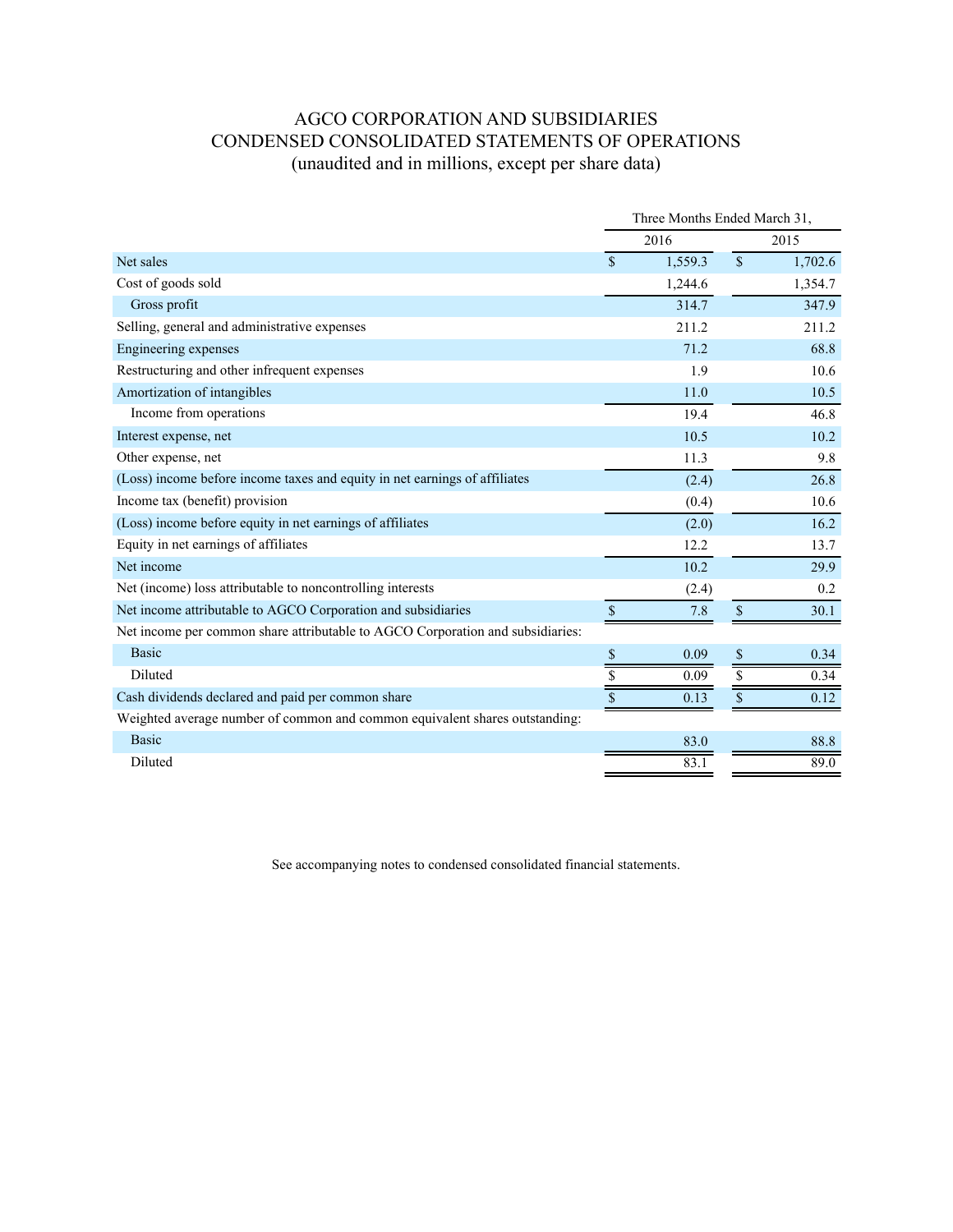# AGCO CORPORATION AND SUBSIDIARIES CONDENSED CONSOLIDATED STATEMENTS OF CASH FLOWS (unaudited and in millions)

|                                                                                             |    | Three Months Ended March 31, |    |         |
|---------------------------------------------------------------------------------------------|----|------------------------------|----|---------|
|                                                                                             |    | 2016                         |    | 2015    |
| Cash flows from operating activities:                                                       |    |                              |    |         |
| Net income                                                                                  | \$ | 10.2                         | \$ | 29.9    |
| Adjustments to reconcile net income to net cash used in<br>operating activities:            |    |                              |    |         |
| Depreciation                                                                                |    | 55.5                         |    | 54.1    |
| Deferred debt issuance cost amortization                                                    |    | 0.4                          |    | 0.4     |
| Amortization of intangibles                                                                 |    | 11.0                         |    | 10.5    |
| Stock compensation expense                                                                  |    | 5.5                          |    | 2.4     |
| Equity in net earnings of affiliates, net of cash received                                  |    | (8.3)                        |    | (12.5)  |
| Deferred income tax provision                                                               |    | (8.7)                        |    | (2.8)   |
| Other                                                                                       |    | (0.1)                        |    | (0.1)   |
| Changes in operating assets and liabilities, net of effects from purchase of<br>businesses: |    |                              |    |         |
| Accounts and notes receivable, net                                                          |    | (57.2)                       |    | (167.9) |
| Inventories, net                                                                            |    | (214.9)                      |    | (239.8) |
| Other current and noncurrent assets                                                         |    | (66.9)                       |    | (46.4)  |
| Accounts payable                                                                            |    | 8.3                          |    | 174.0   |
| Accrued expenses                                                                            |    | (80.1)                       |    | (89.9)  |
| Other current and noncurrent liabilities                                                    |    | (2.9)                        |    | 2.1     |
| Total adjustments                                                                           |    | (358.4)                      |    | (315.9) |
| Net cash used in operating activities                                                       |    | (348.2)                      |    | (286.0) |
| Cash flows from investing activities:                                                       |    |                              |    |         |
| Purchases of property, plant and equipment                                                  |    | (35.7)                       |    | (62.9)  |
| Proceeds from sale of property, plant and equipment                                         |    | 0.5                          |    | 0.4     |
| Purchase of businesses, net of cash acquired                                                |    | (38.8)                       |    |         |
| Investment in unconsolidated affiliates                                                     |    | (11.8)                       |    | (5.2)   |
| Restricted cash                                                                             |    | (0.3)                        |    |         |
| Net cash used in investing activities                                                       |    | (86.1)                       |    | (67.7)  |
| Cash flows from financing activities:                                                       |    |                              |    |         |
| Proceeds from debt obligations, net                                                         |    | 317.5                        |    | 445.8   |
| Purchases and retirement of common stock                                                    |    | (60.0)                       |    | (62.5)  |
| Payment of dividends to stockholders                                                        |    | (10.8)                       |    | (10.7)  |
| Payment of minimum tax withholdings on stock compensation                                   |    | (0.8)                        |    | (5.7)   |
| Net cash provided by financing activities                                                   |    | 245.9                        |    | 366.9   |
| Effects of exchange rate changes on cash and cash equivalents                               |    | 9.6                          |    | (38.0)  |
| Decrease in cash and cash equivalents                                                       |    | (178.8)                      |    | (24.8)  |
| Cash and cash equivalents, beginning of period                                              |    | 426.7                        |    | 363.7   |
| Cash and cash equivalents, end of period                                                    | \$ | 247.9                        | \$ | 338.9   |

See accompanying notes to condensed consolidated financial statements.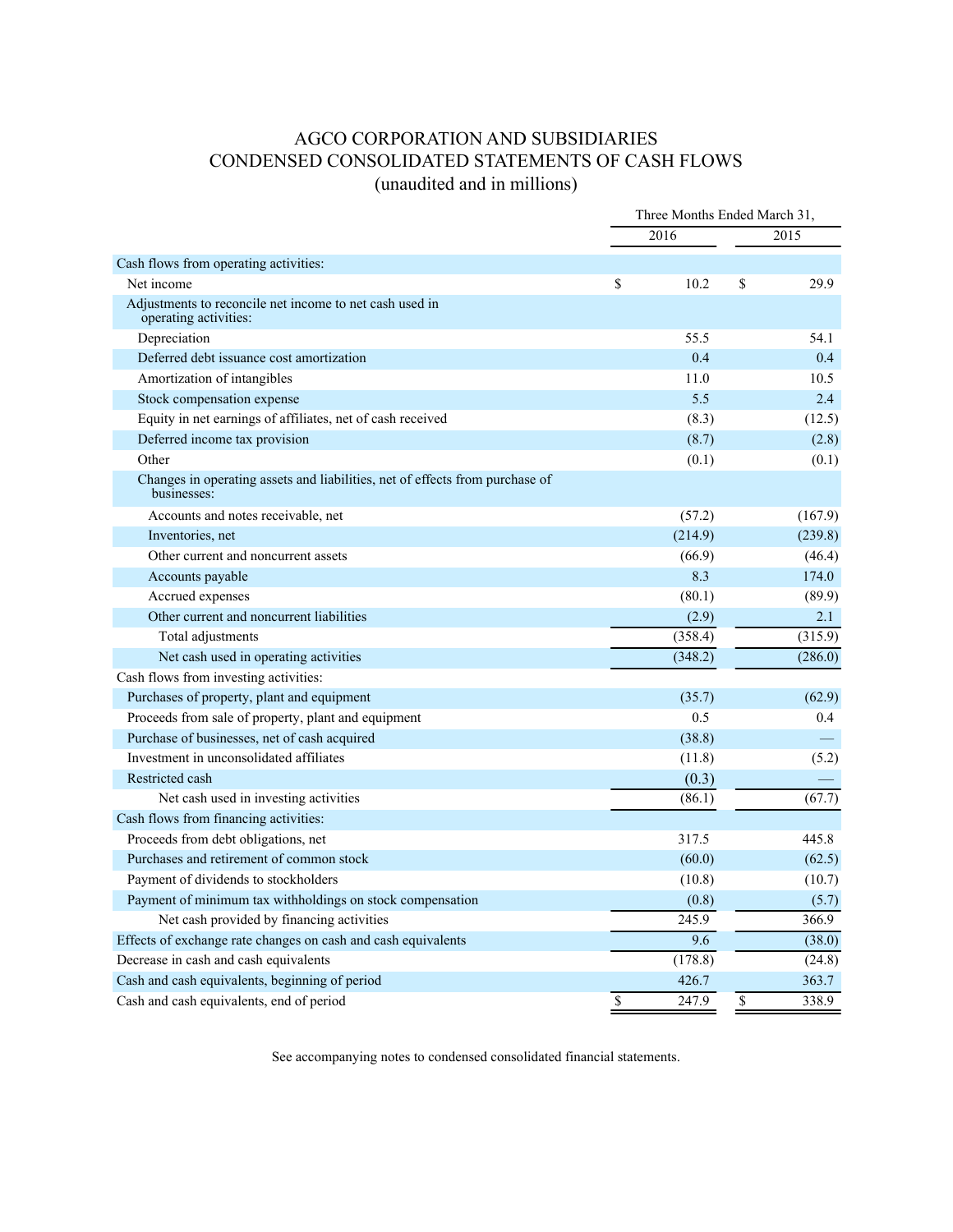# AGCO CORPORATION AND SUBSIDIARIES NOTES TO CONDENSED CONSOLIDATED FINANCIAL STATEMENTS (unaudited, in millions, except share amounts, per share data and employees)

### **1. STOCK COMPENSATION EXPENSE**

The Company recorded stock compensation expense as follows:

|                                              |      | Three Months Ended March 31. |  |         |
|----------------------------------------------|------|------------------------------|--|---------|
|                                              | 2016 |                              |  | 2015    |
| Cost of goods sold                           |      | 0.4                          |  | $0.2\,$ |
| Selling, general and administrative expenses |      | 5.1                          |  |         |
| Total stock compensation expense             |      |                              |  | 2.4     |

### **2. RESTRUCTURING AND OTHER INFREQUENT EXPENSES**

During 2014 and 2015, the Company announced and initiated several actions to rationalize employee headcount at various manufacturing facilities and administrative offices located in Europe, China, South America and the United States. The aggregate headcount reduction of approximately 2,100 employees during 2014 and 2015 was initiated in order to reduce costs in response to softening global market demand and reduced production volumes. During 2014 and 2015, the Company expensed and paid an aggregate of \$68.7 million and \$48.5 million, respectively, associated with these rationalizations, of which a majority related to severance and other related costs. The Company had approximately \$16.9 million of severance and related costs accrued as of December 31, 2015. During the three months ended March 31, 2016, the Company recorded an additional \$1.9 million of severance and related costs associated with further rationalizations in the United States, South America and Europe, associated with the termination of approximately 200 employees, and paid approximately \$3.4 million of severance and associated costs. The remaining \$16.0 million of accrued severance and other related costs as of March 31, 2016, inclusive of approximately \$0.6 million of positive foreign currency translation impacts, are expected to be paid primarily during 2016.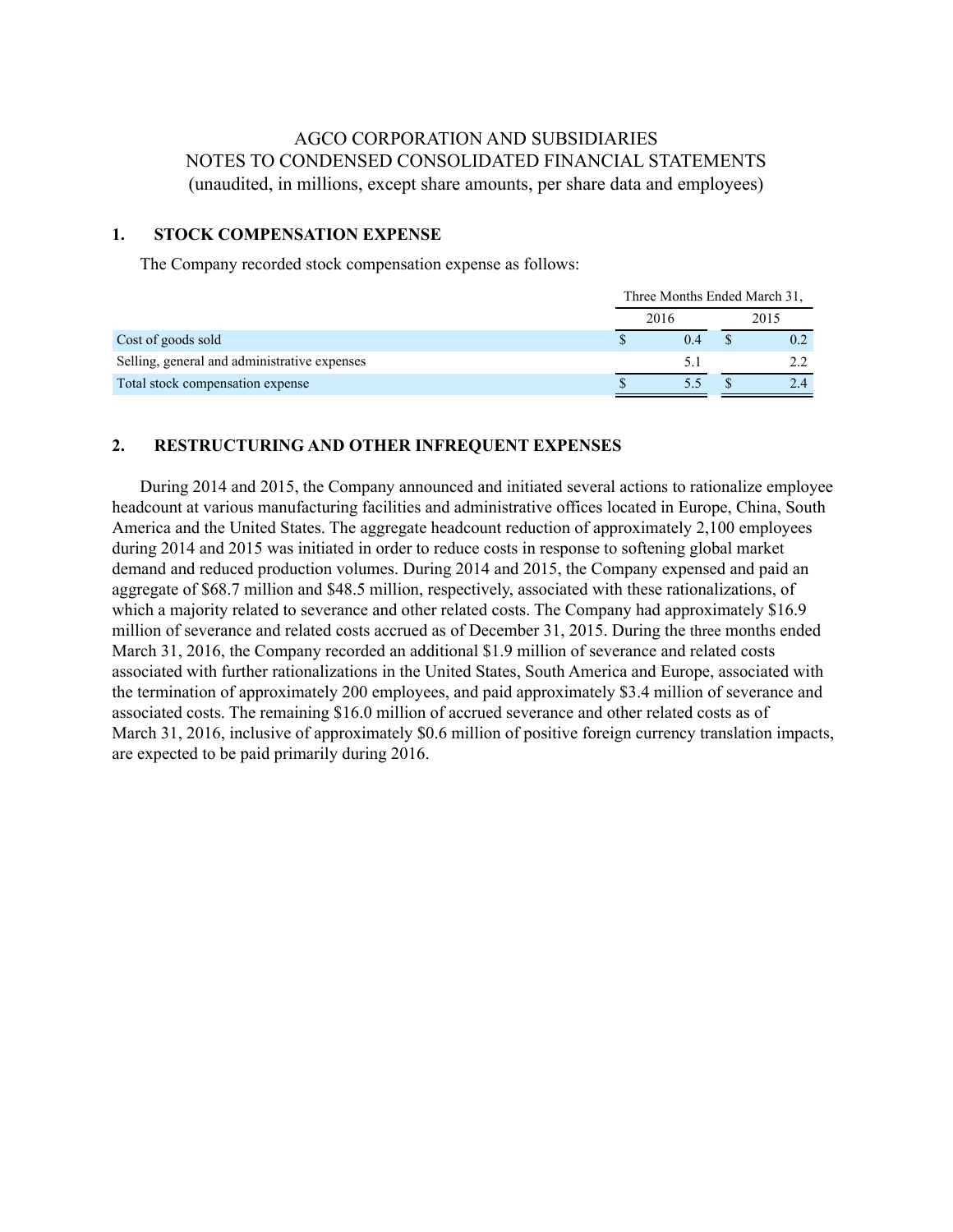#### **3. INDEBTEDNESS**

Indebtedness at March 31, 2016 and December 31, 2015 consisted of the following:

|                                                  |     | March 31, 2016 |   | December 31, 2015 |
|--------------------------------------------------|-----|----------------|---|-------------------|
| $4\frac{1}{2}\%$ Senior term loan due 2016       | \$. | 227.8          | S | 217.2             |
| Credit facility, expires 2020                    |     | 658.5          |   | 338.9             |
| 1.056% Senior term loan due 2020                 |     | 227.8          |   | 217.2             |
| $5\frac{7}{8}$ % Senior notes due 2021           |     | 307.5          |   | 297.4             |
| Other long-term debt                             |     | 160.3          |   | 164.3             |
| Debt issuance costs                              |     | (3.5)          |   | (3.6)             |
|                                                  |     | 1,578.4        |   | 1,231.4           |
| Less: $4\frac{1}{2}\%$ Senior term loan due 2016 |     | (227.8)        |   | (217.2)           |
| Current portion of other long-term debt          |     | (93.1)         |   | (89.0)            |
| Total indebtedness, less current portion         | S   | 1.257.5        | S | 925.2             |

On April 26, 2016, the Company entered into two term loan agreements with Rabobank, in the amount of  $\epsilon$ 100.0 million and  $\epsilon$ 200.0 million, respectively. The  $\epsilon$ 300.0 million (or approximately \$338.0 million) of funding was received on April 26, 2016 and was partially used to repay the Company's  $\epsilon$ 200.0 million 4½% senior term loan with Rabobank which was due May 2, 2016. The provisions of the two term loans are identical in nature. The Company has the ability to prepay the term loans before their maturity date on April 26, 2021. Interest is payable on the term loans per annum, equal to the EURIBOR plus a margin ranging from 1.0% to 1.75% based on the Company's net leverage ratio. Interest is paid quarterly in arrears on April 26, July 26, October 26 and January 26 of each year. The term loan contains certain covenants restricting, among other things, the incurrence of indebtedness and the making of certain payments, including dividends, and is subject to acceleration in the event of default. The Company also has to fulfill financial covenants with respect to a total debt to EBITDA ratio and an interest coverage ratio.

### **4. INVENTORIES**

Inventories at March 31, 2016 and December 31, 2015 were as follows:

|                              | March 31, 2016 |         |   | December 31, 2015 |
|------------------------------|----------------|---------|---|-------------------|
| Finished goods               |                | 688.6   | S | 523.1             |
| Repair and replacement parts |                | 568.1   |   | 515.4             |
| Work in process              |                | 130.4   |   | 97.5              |
| Raw materials                |                | 338.7   |   | 287.4             |
| Inventories, net             |                | 1,725.8 |   | 1.423.4           |

### **5. ACCOUNTS RECEIVABLE SALES AGREEMENTS**

At March 31, 2016 and December 31, 2015, the Company had accounts receivable sales agreements that permit the sale, on an ongoing basis, of a majority of its wholesale receivables in North America and Europe to its 49% owned U.S., Canadian and European finance joint ventures. The Company also had an accounts receivable sales agreement that permits the sale, on an ongoing basis, of a portion of its wholesale receivables in Brazil to its Brazilian finance joint venture. As of both March 31, 2016 and December 31, 2015, the cash received from receivables sold under the U.S., Canadian, European and Brazilian accounts receivable sales agreements was approximately \$1.1 billion.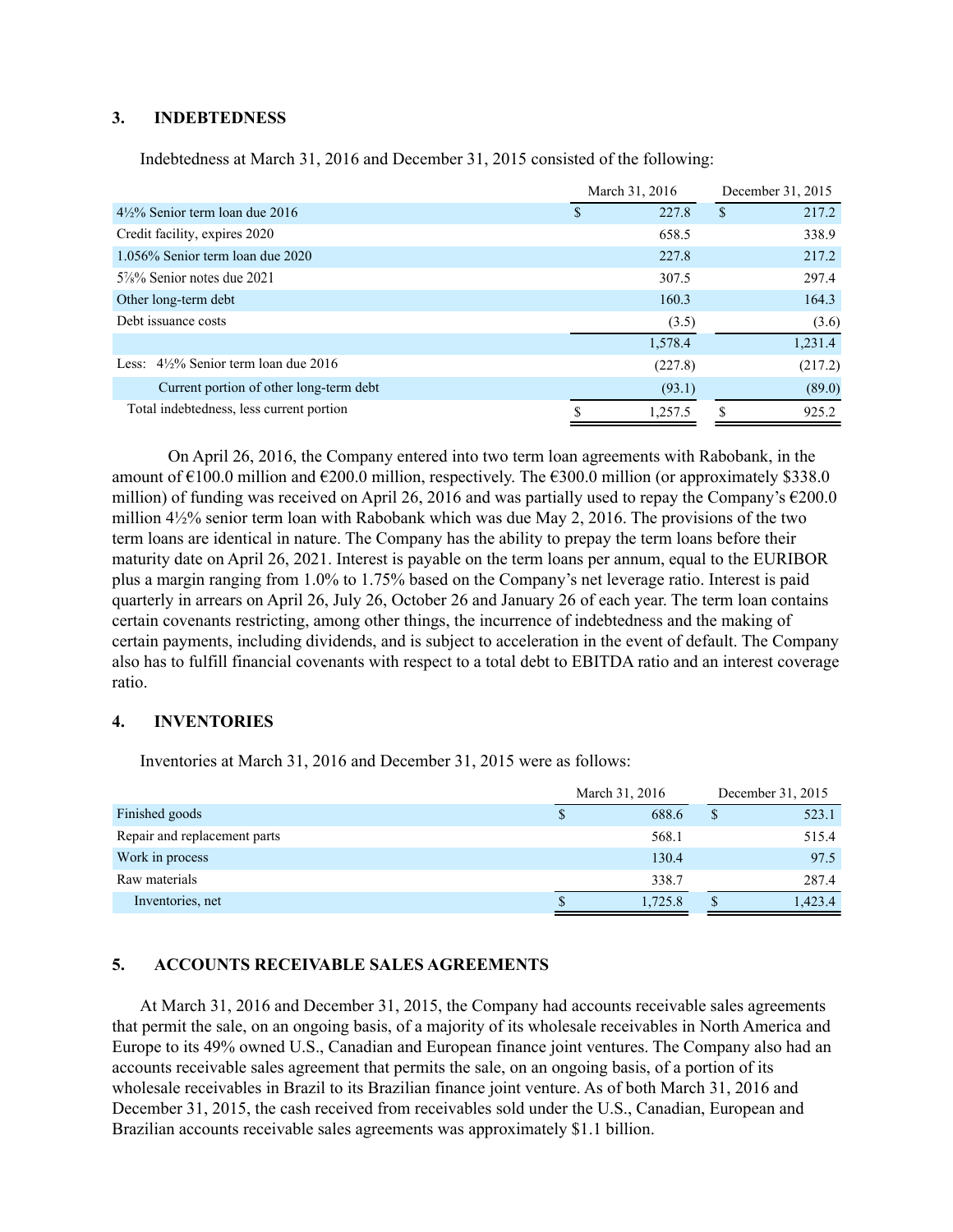Losses on sales of receivables associated with the accounts receivable financing facilities discussed above, reflected within "Other expense, net" in the Company's Condensed Consolidated Statements of Operations, were approximately \$4.8 million and \$5.0 million during the three months ended March 31, 2016 and 2015, respectively.

The Company's finance joint ventures in Brazil and Australia also provide wholesale financing directly to the Company's dealers. As of March 31, 2016 and December 31, 2015, these finance joint ventures had approximately \$17.3 million and \$17.7 million, respectively, of outstanding accounts receivable associated with these arrangements. In addition, the Company sells certain trade receivables under factoring arrangements to other financial institutions around the world.

#### **6. NET INCOME PER SHARE**

A reconciliation of net income attributable to AGCO Corporation and subsidiaries and weighted average common shares outstanding for purposes of calculating basic and diluted net income per share for the three months ended March 31, 2016 and 2015 is as follows:

|                                                                                                                                             | Three Months Ended March 31, |            |
|---------------------------------------------------------------------------------------------------------------------------------------------|------------------------------|------------|
|                                                                                                                                             | 2016                         | 2015       |
| Basic net income per share:                                                                                                                 |                              |            |
| Net income attributable to AGCO Corporation and subsidiaries                                                                                | 7.8                          | 30.1       |
| Weighted average number of common shares outstanding                                                                                        | 83.0                         | 88.8       |
| Basic net income per share attributable to AGCO Corporation and subsidiaries                                                                | 0.09                         | 0.34       |
| Diluted net income per share:                                                                                                               |                              |            |
| Net income attributable to AGCO Corporation and subsidiaries                                                                                | 7.8                          | \$<br>30.1 |
| Weighted average number of common shares outstanding                                                                                        | 83.0                         | 88.8       |
| Dilutive stock-settled appreciation rights, performance share awards and restricted<br>stock units                                          | 0.1                          | 0.2        |
| Weighted average number of common shares and common share equivalents<br>outstanding for purposes of computing diluted net income per share | 83.1                         | 89.0       |
| Diluted net income per share attributable to AGCO Corporation and subsidiaries                                                              | 0.09                         | 0.34       |

#### *Share Repurchase Program*

During the three months ended March 31, 2016, the Company entered into an accelerated share repurchase agreement ("ASR") with a financial institution to repurchase an aggregate of \$60.0 million of shares of the Company's common stock. The Company received approximately 974,619 shares during the three months ended March 31, 2016 related to the ASR. All shares received under the ASR were retired upon receipt, and the excess of the purchase price over par value per share was recorded to "Additional paid-in capital" within the Company's Condensed Consolidated Balance Sheets.

Of the \$1,050.0 million in approved share repurchase programs, the remaining amount authorized to be repurchased is approximately \$184.2 million.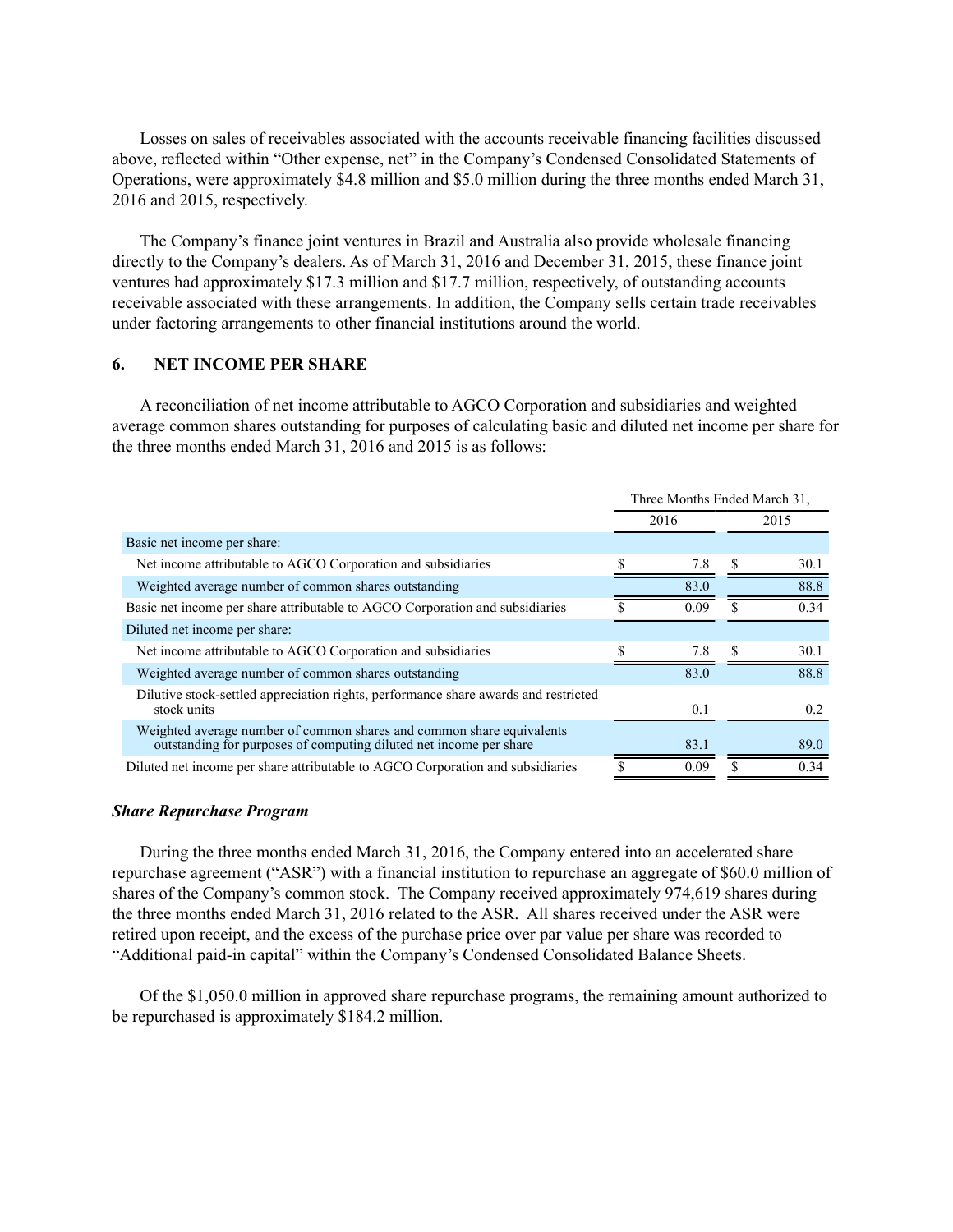#### **7. SEGMENT REPORTING**

The Company's four reportable segments distribute a full range of agricultural equipment and related replacement parts. The Company evaluates segment performance primarily based on income (loss) from operations. Sales for each segment are based on the location of the third-party customer. The Company's selling, general and administrative expenses and engineering expenses are charged to each segment based on the region and division where the expenses are incurred. As a result, the components of income (loss) from operations for one segment may not be comparable to another segment. Segment results for the three months ended March 31, 2016 and 2015 are as follows:

| Three Months Ended March 31.  | North<br>America | South<br>America |   | Europe/Africa/<br>Middle East | Asia/<br>Pacific | Consolidated  |
|-------------------------------|------------------|------------------|---|-------------------------------|------------------|---------------|
| 2016                          |                  |                  |   |                               |                  |               |
| Net sales                     | \$<br>408.4      | \$<br>144.2      | S | 924.1                         | \$<br>82.6       | \$<br>1,559.3 |
| (Loss) income from operations | (0.7)            | 0.4              |   | 70.3                          | (2.9)            | 67.1          |
|                               |                  |                  |   |                               |                  |               |
| 2015                          |                  |                  |   |                               |                  |               |
| Net sales                     | \$<br>472.5      | \$<br>249.0      | S | 908.1                         | \$<br>73.0       | \$<br>1,702.6 |
| Income (loss) from operations | 17.5             | 13.1             |   | 80.5                          | (12.0)           | 99.1          |

A reconciliation from the segment information to the consolidated balances for income from operations is set forth below:

|                                             |      | Three Months Ended March 31. |   |        |
|---------------------------------------------|------|------------------------------|---|--------|
|                                             | 2016 |                              |   |        |
| Segment income from operations              | S    | 67.1                         | S | 99.1   |
| Corporate expenses                          |      | (29.7)                       |   | (29.0) |
| Stock compensation expense                  |      | (5.1)                        |   | (2.2)  |
| Restructuring and other infrequent expenses |      | (1.9)                        |   | (10.6) |
| Amortization of intangibles                 |      | (11.0)                       |   | (10.5) |
| Consolidated income from operations         |      | 19.4                         |   | 46.8   |